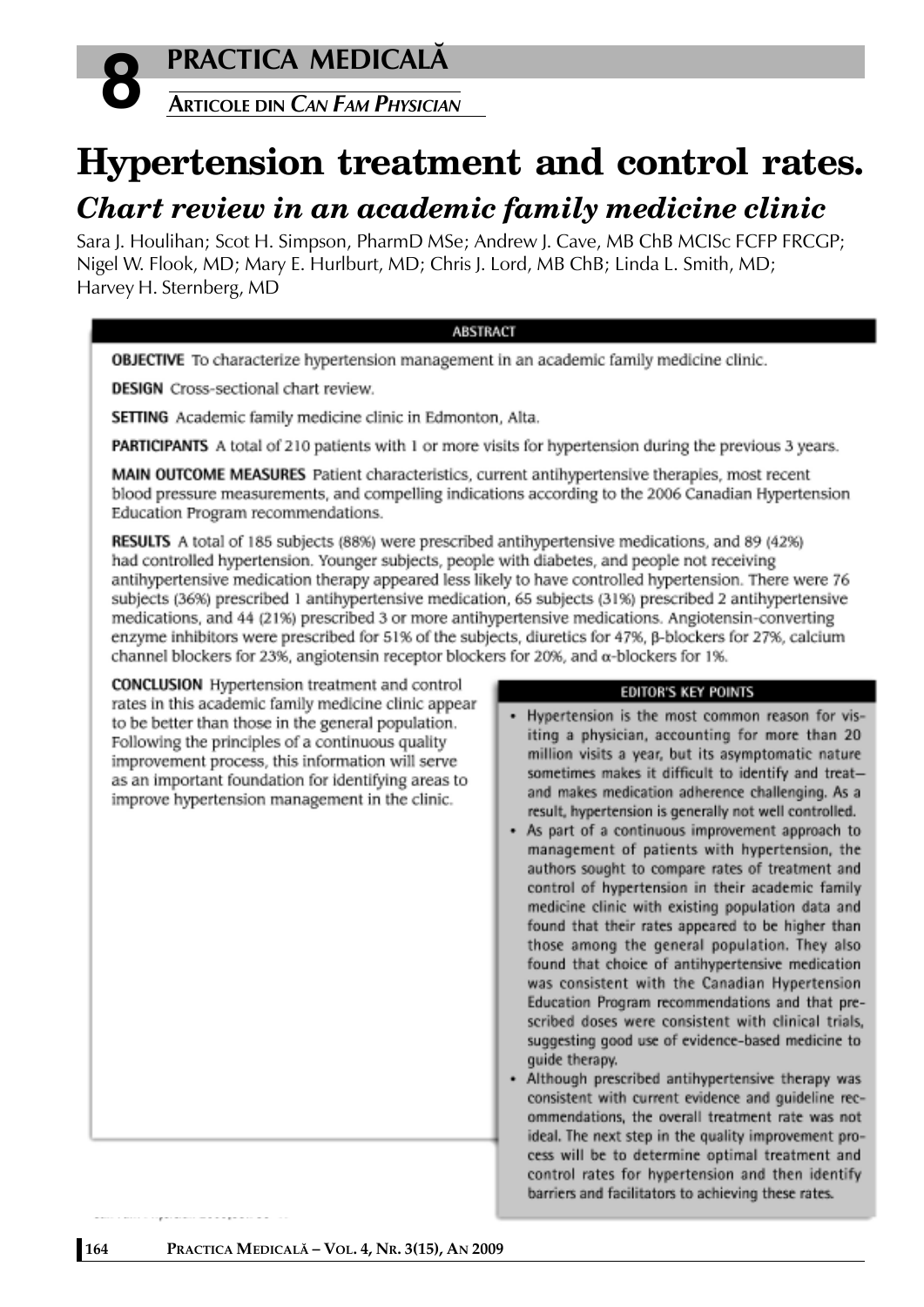ypertension is a leading modifiable risk factor for cardiovascular disease and has been estimated to account for 13% of deaths worldwide.<sup>1</sup> There is a direct relationship between blood pressure and risk of cardiovascular disease. For example, as baseline blood pressure increases from below 120/80 mm Hg. there is a stepwise increase in cardiovascular event rates.<sup>2</sup> Although hypertension is the most common reason for visiting physicians, accounting for more than 20 million visits to general practitioners and internists in 2006, management of this chronic disease has several challenges.<sup>3</sup> The asymptomatic nature of this disease presents a substantial challenge to identifying people with high blood pressure and providing optimal care.<sup>4</sup> In addition, the absence of symptoms renders medication adherence even more challenging.<sup>6</sup>

Despite the challenges, hypertension management has improved dramatically over the past decade, primarily in the areas of increased awareness and treatment.<sup>6,7</sup> Most patients, however, do not reach therapeutic goals and continue to be at high risk of cardiovascular events.<sup>7</sup> The last Canadian study to measure community rates of hypertension treatment and control was the Canadian Heart Health Study, conducted between 1985 and 1992.<sup>8</sup> According to this study, the prevalence of hypertension was 22%; 58% of hypertensive patients were aware of their condition, 39% were being treated, and 16% had controlled hypertension in 1992.<sup>8</sup> The Canadian Hypertension Education Program (CHEP) was initiated in 1999 to improve hypertension treatment and control in Canada and appears to have influenced patterns of antihypertensive medication prescription.<sup>9,10</sup> The most current North American measurement of hypertension management used the 2003 to 2004 cycle of the United States National Health and Nutrition Examination Survey (NHANES).<sup>7</sup> While 76% of hypertensive patients were aware of their condition, only 65% were treated with antihypertensive medications and only 37% had controlled hypertension.<sup>7</sup>

With hypertension management less than ideal, the first step in improving management within a clinic is to compare current practice patterns with external benchmarks, such as recent population-based observations, evidence-based practice guidelines, and clinical trials.<sup>11</sup> This objective comparison establishes a foundation for a clinical quality improvement strategy to improve overall management. With these issues in mind, the purpose of this study was to describe hypertension management in an academic family medicine clinic.

#### **METHODS**

#### Site and study subjects

This was a cross-sectional chart review of patients attending a multiphysician family medicine clinic. The clinic is a teaching site for family medicine residents and students in the allied health professions at the University of Alberta. The University of Alberta Research Ethics Board approved the study. Subjects were eligible for inclusion if they had 1 or more visits coded for hypertension (International Classification of Diseases, Ninth Revision, code 401) within the past 3 years. Subjects were excluded if they only had 1 recorded visit to the clinic, were younger than 18 years of age, were cognitively impaired, resided in an institution, were a student or employee of our health region or the University of Alberta, or did not communicate in English. The list of eligible subjects was then stratified based on the treating physician, and 35 subjects were randomly selected from each group to ensure a balanced representation from each physician (Figure 1).

#### Data collection

A standardized case report form was used to abstract information from subjects' clinic records regarding date of birth, sex, most recent blood pressure measurements, antihypertensive medication therapies, compelling medical conditions as indicated in the 2006 CHEP recommendations, as well as smoking status and alcohol use.<sup>12</sup>

The most recent blood pressure measurement was defined as the last clinic visit with a recorded blood pressure. Medication lists recorded in the chart were reviewed to identify antihypertensive medications and medications known to induce hypertension according to the 2006 CHEP recommendations.<sup>12</sup> Each medication was recorded by its generic name and total daily dose in milligrams. Antihypertensive medications were categorized as previous, current, or new to characterize their potential effect on the most recent blood pressure measurement. Previous antihypertensive medications had been discontinued 3 months before the date of the most recent blood pressure measurement. In these cases, the date of discontinuation was also recorded. Current antihypertensive medications were considered ongoing therapy or medications that had been discontinued within 3 months of the most recent blood pressure measurement. New antihypertensive medications indicated a change in dose or addition of a new antihypertensive medication on or after the date of the most recent blood pressure measurement.

According to the 2006 CHEP recommendations, the approach to hypertension management might be influenced by specific compelling indications, including diabetes, chronic renal disease (CRD), ischemic heart disease, myocardial infarction, angina, dyslipidemia, heart failure, cerebrovascular accident, and left ventricular dysfunction.<sup>12</sup> For this study, such compelling indications were considered present if they were documented in the charts. Diabetes and angina were also considered present if antidiabetic medications or nitroglycerin products, respectively, were listed in subjects' medication lists.<sup>13</sup>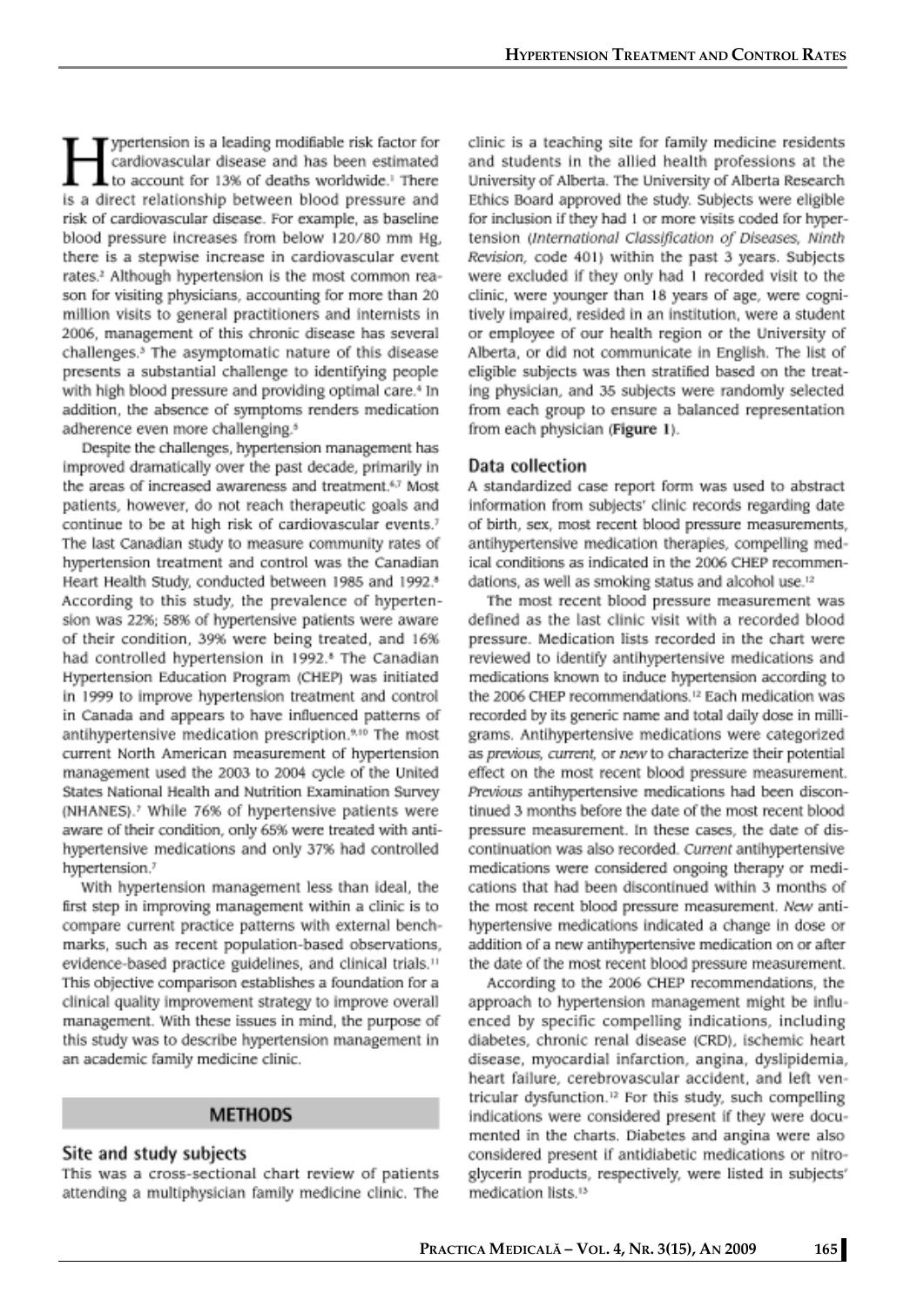



#### Sample size and analyses

During the design stage of this study, the most recent information from NHANES was based on the 2001 to 2002 cycle, in which 1038 of the 1696 participants (61%) with hypertension were treated with antihypertensive medications.<sup>14</sup> Using this published treatment rate as our external benchmark and assuming an  $\alpha$  error of .05 and  $\beta$  error of .20, we determined that 187 subjects would be required to detect a 10% absolute difference in treatment rate. The sample size was increased to 210 subjects by selecting 35 hypertensive subjects from each of the 6 physicians in our clinic.

Patients were considered to be receiving treatment for hypertension if their medication history included at least 1 new or current antihypertensive medication. Controlled hypertension was defined as a blood pressure below 140/90 mm Hg or, if the subject had diabetes or CRD, below 130/80 mm Hg.<sup>12</sup>

All analyses of the extracted data were descriptive, using frequencies and means where appropriate. Differences in the characteristics of subjects with controlled versus uncontrolled hypertension were tested

using  $\chi^2$  tests or 2-tailed t tests where appropriate. A  $P$  value less than .05 was considered statistically significant.

### **RESULTS**

Mean age of the 210 subjects was 61.6 (SD 15.1) years, and 116 (55%) were women (Table 1). A total of 185 subjects (88%) were treated with antihypertensive medications, and 89 subjects (42%) had controlled hypertension. Younger people and those with diabetes appeared less likely to have controlled hypertension (Table 1).

A single antihypertensive medication was prescribed to 76 (36%) subjects, 2 antihypertensive medications were prescribed to 65 (31%) subjects, and antihypertensive regimens with 3 or more medications were prescribed to 44 (21%) subjects (Figure 2). Of the 185 subjects prescribed 1 or more antihypertensive medications, 84 (45%) had controlled blood pressure, compared with 5 of the 25 (20%) subjects not prescribed any antihypertensive medications (odds ratio 3.3, 95% confidence interval [CI] 1.3 to 8.8,  $P < .02$ ) (Figure 3). The specific antihypertensive medications prescribed were angiotensin-converting enzyme (ACE) inhibitors in 51% of subjects, diuretics in 47%, β-blockers in 27%, calcium channel blockers in 23%, angiotensin receptor blockers (ARBs) in 20%, and an  $\alpha$ -blocker

in 1% (Table 2). As monotherapy, ACE inhibitors were the most frequently prescribed (46%), followed by diuretics (25%), ARBs (12%), B-blockers (12%), and calcium channel blockers (5%).

Medication use in this study group was also compared with the 2006 CHEP recommendations for management of patients with compelling indications (Table 3 and Box 1<sup>12</sup>). Of the 36 patients with either diabetes or CRD, 23 (64%) were prescribed ACE inhibitors or ARBs with or without thiazide diuretics. Of the 12 patients with documented cerebrovascular disease, 6 (50%) were prescribed  $\beta$ -blockers and 7 (58%) were prescribed ACE inhibitors.

## **DISCUSSION**

Since the last reported Canadian prevalence rate of 22% in 1992, the number of people with hypertension has steadily increased, with the most current estimate being 30% in the United States.<sup>7,8</sup> Prevalence of this important cardiovascular risk factor is expected to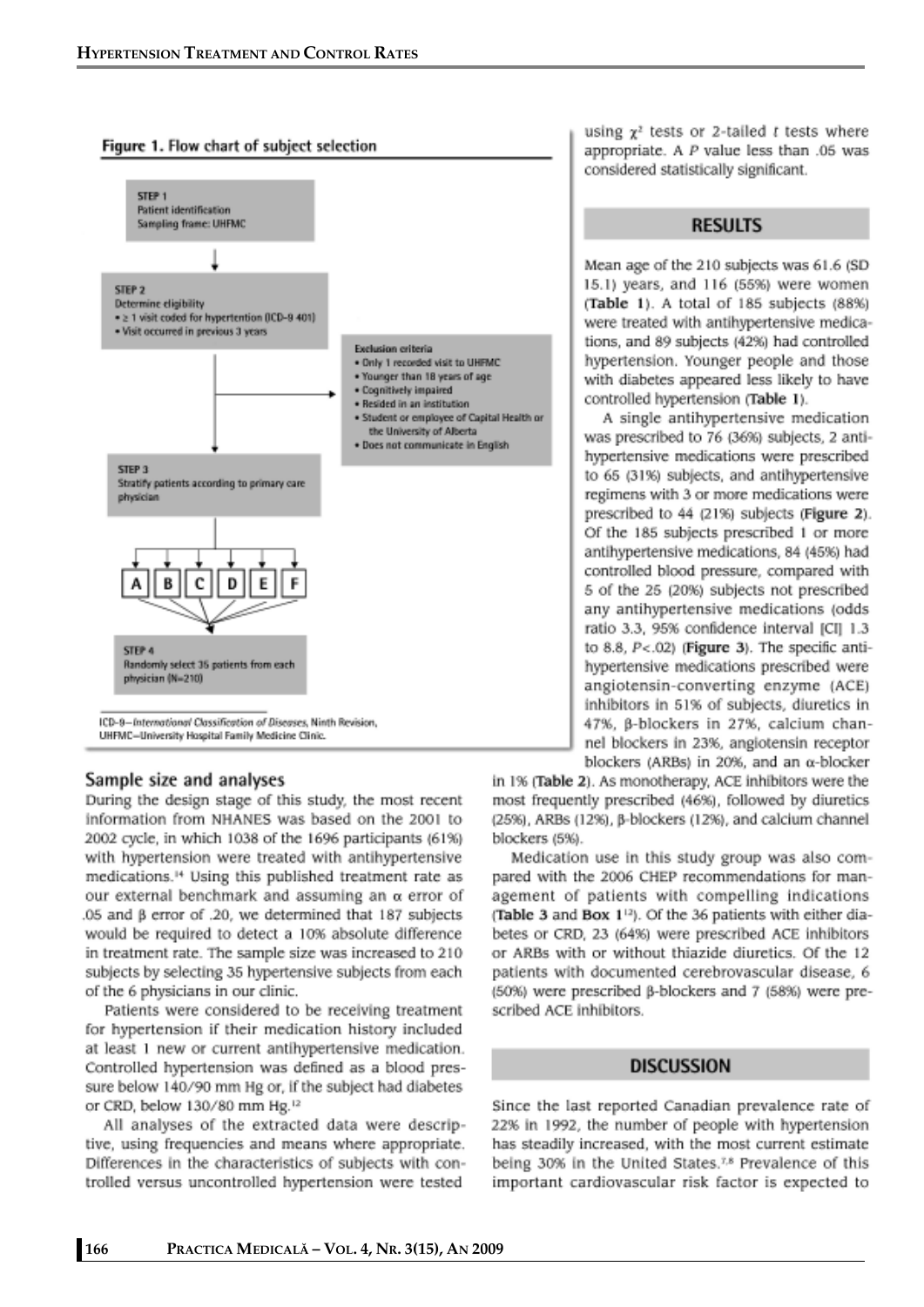| CHARACTERISTICS                                    | CONTROLLED HYPERTENSION<br>$[N - 89]$ | UNCONTROLLED HYPERTENSION<br>$(N-121)$ | <b>TOTAL</b><br>$(N - 210)$ |  |
|----------------------------------------------------|---------------------------------------|----------------------------------------|-----------------------------|--|
| Age, mean y (SD)*                                  | 64.1 (14.4)                           | 59.8 (15.3)                            | $61.6$ $(15.1)$             |  |
| Female, n [%]                                      | 46 (51.7)                             | 70 (57.9)                              | 116 (55.2)                  |  |
| Taking medications that induce hypertension, n (%) | 13 (14.6)                             | 28 (23.1)                              | 41 (19.5)                   |  |
| Compelling indications                             |                                       |                                        |                             |  |
| · Diabetes, n (%)*                                 | 4(4.5)                                | 26(21.5)                               | 30(14.3)                    |  |
| • Chronic renal disease, n [%]                     | 1(1.1)                                | 7(5.8)                                 | 8(3.8)                      |  |
| • Smoking, n (%)                                   | 10 (11.2)                             | 18 (14.9)                              | 28 (13.3)                   |  |
| $P$ <.05, t test.                                  |                                       |                                        |                             |  |
| $^{1}P$ < .05, $\chi^{2}$ test.                    |                                       |                                        |                             |  |

## **Technology** Codebase above attended as



continue to increase, especially as our population ages.<sup>15</sup> Therefore, it is paramount that clinicians optimize management. Although the last Canadian community study reported low treatment and control rates, observations from the various NHANES cycles illustrate that these rates are slowly improving.<sup>7,8,14</sup> Our cross-sectional chart review in an academic family medicine clinic determined that 88% of hypertensive subjects were prescribed antihypertensive medications and 42% had controlled hypertension. We also observed that subjects were 3 times more likely to have controlled hypertension if they were on at least 1 antihypertensive medication.

Although the difference in treatment and control rates between our clinic and the NHANES observations were initially anticipated, we did not test the statistical significance of this hypothesis for 2 reasons. First, the time gap between collection of the NHANES data, collected during the 2001 to 2002 and 2003 to 2004 cycles,7,14 and our study data, recorded primarily in 2005 and 2006, is relevant, given the increasing

awareness and treatment of hypertension in recent years.<sup>7,10</sup> Furthermore, the number of antihypertensive agents introduced onto the market during this period could also affect physician prescribing patterns. Second, the study groups used for the NHANES cycles differ greatly from our clinic population. The NHANES data are derived from a nationally representative sample of 5000 people randomly selected from the general population.<sup>6.7.14</sup> The proportion of NHANES participants with regular family physicians is not known; in our study, all subjects had 1 or more visits to family physicians. There could, therefore, be a difference in accessibility of antihypertensive medications. Despite these differences, NHANES still provides the most current data characterizing hypertension treatment and control in North America and, therefore, serves as a reasonable benchmark for comparison.<sup>11</sup>

This study provided an opportunity to compare practice patterns with other important benchmarks. First, we identified that choice of antihypertensive medication was consistent with CHEP management recommendations for various compelling indications.<sup>12</sup> For example, ACE inhibitors and ARBs were commonly used in patients with diabetes or CRD. Similarly, recommended first-line agents were used in most patients with cerebrovascular disease. Second, we observed that 66% of patients prescribed ACE inhibitors were using ramipril at doses consistent with clinical trials,<sup>16</sup> suggesting good use of evidence-based medicine to guide therapy.

Our study suggested that younger age, diabetes, and no documented antihypertensive medications appeared to be associated with poor blood pressure control. Although it is well established that the hypertension control rate among those with diabetes is quite low,<sup>17</sup> it was unexpected that older age, a cardiovascular risk factor in itself, would be associated with a higher proportion of controlled hypertension. Given the limitations of a cross-sectional study, however, this information should be interpreted with caution.<sup>11</sup>

## Limitations

A number of factors might have limited our findings.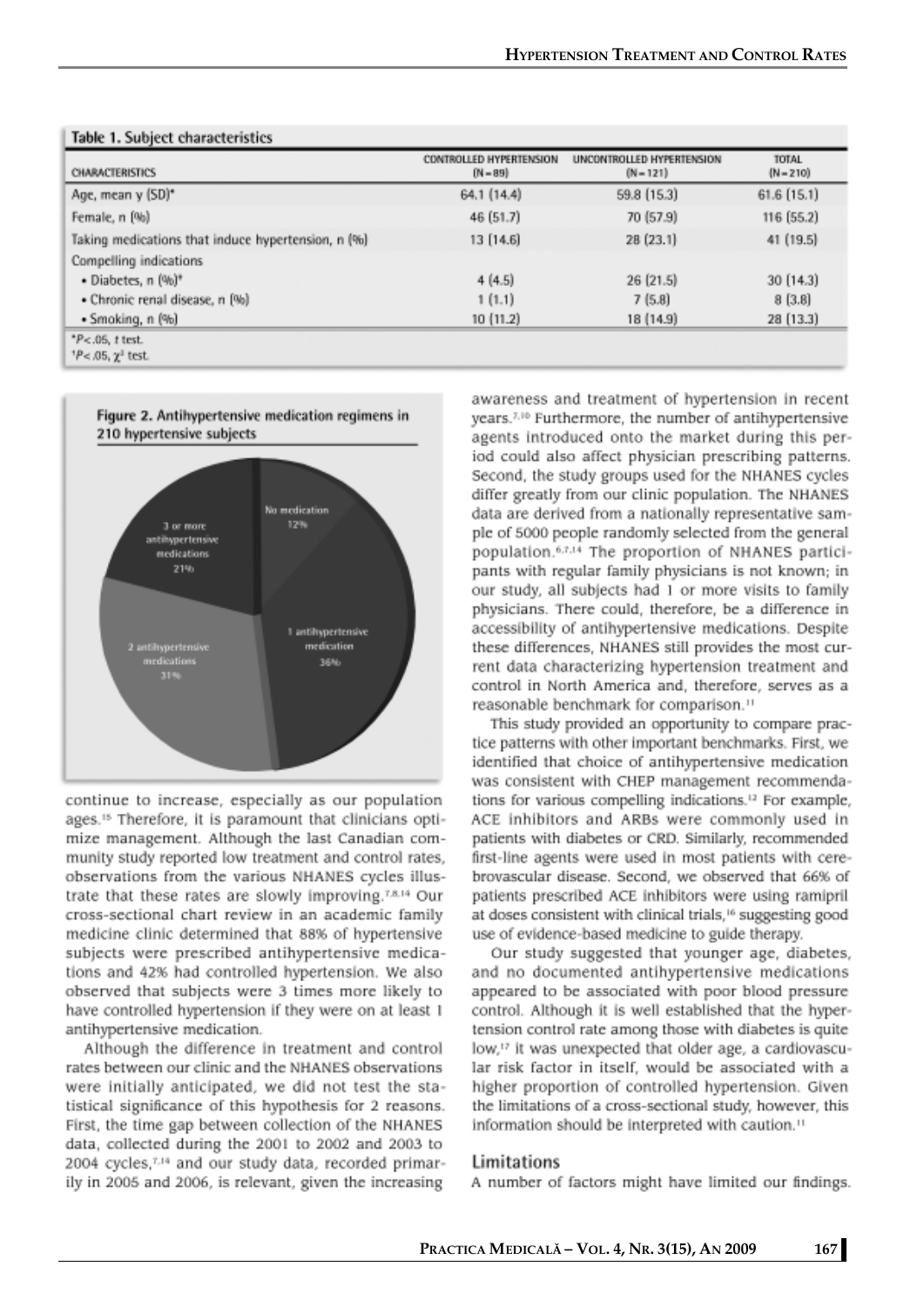

Figure 3. Hypertension control according to antihypertensive medication use: Odds ratio 3.33, 95% confidence interval 1.25 to 8.83.

#### Table 2. Antihypertensive medications prescribed in 210 subjects

| . .<br>PRESCRIBED MEDICATIONS           |            |                          | MOST COMMON AGENT |  |  |  |
|-----------------------------------------|------------|--------------------------|-------------------|--|--|--|
| <b>MEDICATION CLASS</b>                 | N (%)      | AGENT                    | N (%)             |  |  |  |
| Angiotensin-converting enzyme inhibitor | 106 (50.5) | Ramipril                 | 70 (33.3)         |  |  |  |
| Angiotensin receptor blocker            | 41 (19.5)  | Not applicable           | Not applicable    |  |  |  |
| <b>B-Blocker</b>                        | 56 (26.7)  | Metoprolol               | 31 (14.8)         |  |  |  |
| Calcium channel blocker                 | 49 (23.3)  | Amlodipine               | 35 (16.7)         |  |  |  |
| Diuretic                                | 98 (46.7)  | Thiazide or thiazidelike | 89 (42.4)         |  |  |  |
| $\alpha$ -Blocker                       | 1 (0.5)    | Terazosin                | 1(0.5)            |  |  |  |

#### Table 3. Antihypertensive medication use according to compelling indication

| INDICATION                                                                                                      | ACE INHIBITOR.<br>N (%) | ARB,<br>N (%) | B-BLOCKER,<br>N (%) | CCB.<br>N (%) | DIIURETIC.<br>N (%) | a-BLOCKER,<br>N (%) |  |
|-----------------------------------------------------------------------------------------------------------------|-------------------------|---------------|---------------------|---------------|---------------------|---------------------|--|
| Diabetes or chronic renal disease (n = 36)                                                                      | 22 (61.1)               | 10(27.8)      | 11 (30.6)           | 10(27.8)      | 17 (47.2)           | 0(0)                |  |
| Ischemic heart disease (n = 38)                                                                                 | 23 (60.5)               | 7(18.4)       | 22 (57.9)           | 12(31.6)      | 17 (44.7)           | 0(0)                |  |
| Cerebrovascular disease (n = 12)                                                                                | 7(58.3)                 | 2(16.7)       | 6 (50.0)            | 5(41.7)       | 7(58.3)             | 0(0)                |  |
| ACE-angintensin-converting enzyme. ARR-angintensin recentor blocker. RR-B-blocker. CCB-calcium channel blocker. |                         |               |                     |               |                     |                     |  |

These include the sensitivity of our inclusion criteria, variance in blood pressure measurements, white-coat hypertension, and our definition of treatment. First, we included subjects if they had any visits coded for hypertension within the previous 3 years because we

believed subjects visiting their family physicians for hypertension management would likely have these visits coded as such. Although we expected this criterion to have high specificity, hypertensive patients visiting their family physicians for other indications, or patients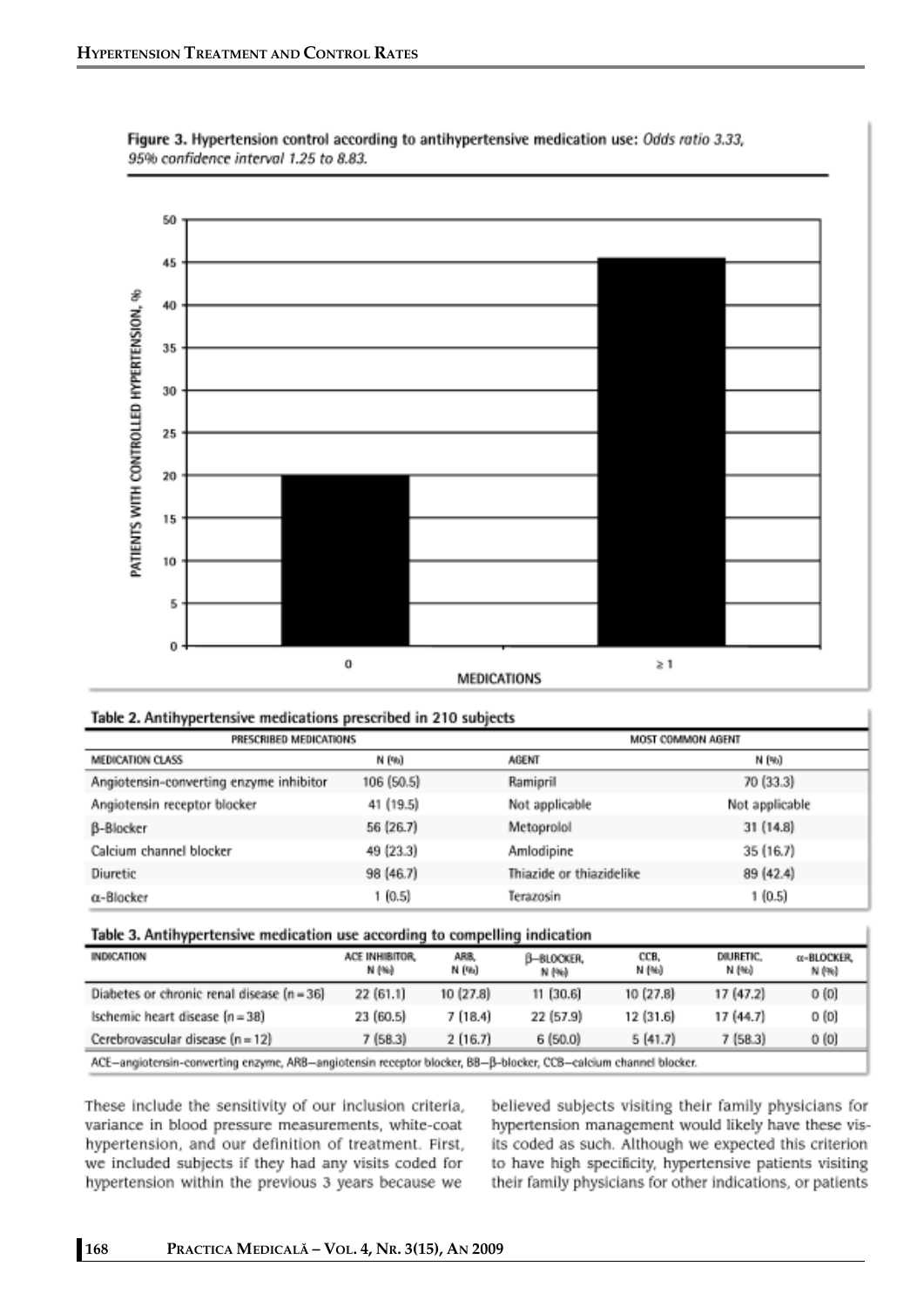#### Box 1. Treatment recommendations from the Canadian Hypertension Education Program quidelines<sup>12</sup>

Diabetes or chronic renal disease: ACE inhibitor or ARB with or without thiazide diuretic

Ischemic heart disease: ACE inhibitor (or ARB) and B-blocker (or long-acting CCB)

Cerebrovascular disease: ACE inhibitor and diuretic combination

ACE-angiotensin-converting enzyme, ARB-angiotensin receptor blocker, CCB-calcium channel blocker.

with multiple comorbidities in addition to hypertension, might have been missed-contributing to a low sensitivity. Second, as this was a cross-sectional chart review, we were unable to standardize the method used for measuring blood pressure. As such, there would be variance in the blood pressure measurements among clinicians. Because these values were taken from the subjects' medical records, however, they would reflect the actual values clinicians used for treatment decisions. Third, we used blood pressure measurements recorded in the clinic to determine if the subject had controlled hypertension. These measurements could be confounded by 2 well-known phenomena in hypertension management-white-coat hypertension and masked hypertension.<sup>4</sup> A final limitation is that we restricted our definition of treatment to patients prescribed antihypertensive medications. This does not include lifestyle modifications, such as salt restriction and exercise advice.

#### Conclusion

This study used external benchmarks to examine hypertension management within our academic family medicine clinic. The hypertension treatment and control rates were qualitatively better than the most current NHANES measurements. Although prescribed antihypertensive therapy was consistent with current evidence and guideline recommendations, the overall treatment rate was not ideal. The next step in our quality improvement process will be to determine optimal treatment and control rates for hypertension and then identify barriers and facilitators to achieving these rates.<sup>18-20</sup> For example, it might be of benefit to develop an interdisciplinary program to improve antihypertensive drug use. The ultimate goal of this process will be to close the gap between evidence-based guidelines and current patient care.

Ms Houlihan is a second-year medical student at the University of Alberta in Edmonton. At the time of this study, she was completing her undergraduate pharmacy degree. Dr Simpson is an Associate Professor with the Faculty of Pharmacy and Pharmaceutical Sciences at the University of Alberta, a Canadian Institutes of Health Research New Investigator, and a clinical

pharmacist with the University Hospital Family Medicine Clinic. Drs Cave. Flook, Hurlburt, Lord, Smith, and Sternberg are general practitioners in the University Hospital Family Medicine Clinic and are affiliated with the Department of Family Medicine in the Faculty of Medicine and Dentistry at the University of Alberta.

#### Contributors

Ms Houlihan and Drs Simpson, Cave, Flook, Hurlburt, Lord, Smith, and Sternberg contributed to concept and design of the study; data gathering, analysis, and interpretation; and preparing the manuscript for submission.

#### **Competing interests** None declared

Correspondence

#### Dr Scot Simpson, University of Alberta, Pharmacy, 3126 Dentistry/Pharmacy Centre, Edmonton, AB T6G 2N8; e-mail ssimpson@pharmacy.ualberta.ca

#### References

- 1. World Health Organization. The world health report 2002. Geneva, Switz: World Health Organization; 2002.
- 2. Vasan RS, Larson MG, Leip EP, Evans JC, O'Donnell CJ, Kannel WB, et al. impact of high-normal blood pressure on the risk of cardiovascular disease. N Engl J Med 2001;345(18):1291-7.
- 3. Top 10 diagnoses in Canada, 2006 (website). IMS Health, Canada, Canadian Disease and Therapeutic Index; 2007. Available from: www.imshealthcanada.com. Accessed 2007 Sep 21.
- 4. Sega R, Facchetti R, Bombelli M, Cesana G, Corrao G, Grassi G, et al. Prognostic value of ambulatory and home blood pressures compared with office blood pressure in the general population: follow-up results from the Pressioni Arteriose Monitorate e Loro Associazioni (PAMELA) study. Circulation 2005;111(14):1777-83.
- 5. Krousel-Wood M, Thomas S, Muntner P, Morisky D. Medication adherence: a key factor in achieving blood pressure control and good clinical outcomes in hypertensive patients. Curr Opin Cardiol 2004;19(4):357-62.
- 6. Hajjar I, Kotchen TA. Trends in prevalence, awareness, treatment, and control of hypertension in the United States, 1988-2000. JAMA 2003;290(2):199-206.
- 7. Ong KL, Cheung BM, Man YB, Lau CP, Lam KS. Prevalence, awareness, treatment, and control of hypertension among United States adults 1999-2004. Hypertension 2007;49(1):69-75.
- 8. Joffres MR, Ghadirian P, Fodor JG, Petrasovits A, Chockalingam A, Hamet P, Awareness, treatment, and control of hypertension in Canada. Am J Hypertens 1997;10(10 Pt 1):1097-102.
- 9. Zarnke KB, Campbell NR, McAlister FA, Levine M. A novel process for updating recommendations for managing hypertension: rationale and methods. Can J Cardiol 2000:16(9):1094-102
- 10. Campbell NR, Tu K, Brant R, Duong-Hua M, McAlister FA. The impact of the Canadian Hypertension Education Program on antihypertensive prescribing trends. Hypertension 2006;47(1):22-8.
- 11. King KM, Bungard TJ, McAlister FA, Ackman ML, Simpson SH, Teo KK, et al. Quality improvement for CQL Prev Med Manag Care 2000;1(3):129-37
- 12. Hemmelgam BR, McAlister FA, Grover S, Myers MG, McKay DW, Bolli P, et al. The 2006 Canadian Hypertension Education Program recommendations for the management of hypertension: part I-blood pressure measurement, diagnosis and assessment of risk. Can J Cardiol 2006;22(7):573-81.
- 13. Tsuyuki RT, Olson KL, Teo KK. Nitroglycerin as an indicator for the presence of coronary heart disease. Can Pharm / 1999:132(8):32-6.
- 14. Cheung BM, Ong KL, Man YB, Lam KS, Lau CP. Prevalence, awareness, treatment, and control of hypertension: United States National Health and Nutrition Examination Survey 2001-2002. J Clin Hypertens (Greenwich) 2006;8(2):93-8.
- 15. Vasan RS, Beiser A, Seshadri S, Larson MG, Kannel WB, D'Agostino RB, et al. Residual lifetime risk for developing hypertension in middle-aged women and men: the Framingham Heart Study. JAMA 2002;287(8):1003-10.
- 16. Yusuf S, Sleight P, Pogue J, Bosch J, Davies R, Dagenais G. Effects of an angiotensin-converting-enzyme inhibitor, ramipril, on cardiovascular events in high-risk patients. The Heart Outcomes Prevention Evaluation Study Investigators. N Engl J Med 2000;342(3):145-53.
- 17. McLean DL, Simpson SH, McAlister FA, Tsuyuki RT. Treatment and blood pressure control in 47,964 people with diabetes and hypertension: a systematic review of observational studies. Can J Cardiol 2006;22(10):855-60.
- 18. Phillips LS, Branch WT, Cook CB, Doyle JP, El Kebbi IM, Gallina DL, et al. Clinical inertia. Ann Intern Med 2001;135(9):825-34.
- 19. Oliveria SA, Lapuerta P, McCarthy BD, L'Italien GJ, Berlowitz DR, Asch SM. Physician-related barriers to the effective management of uncontrolled hypertension. Arch Intern Med 2002;162(4):413-20.
- 20. Schaars CF, Denig P, Kasje WN, Stewart RE, Wolffenbuttel BH, Haaijer-Ruskamp FM. Physician, organizational, and patient factors associated with suboptimal blood pressure management in type 2 diabetic patients in primary care. Diabetes Care 2004;27(1):123-8.